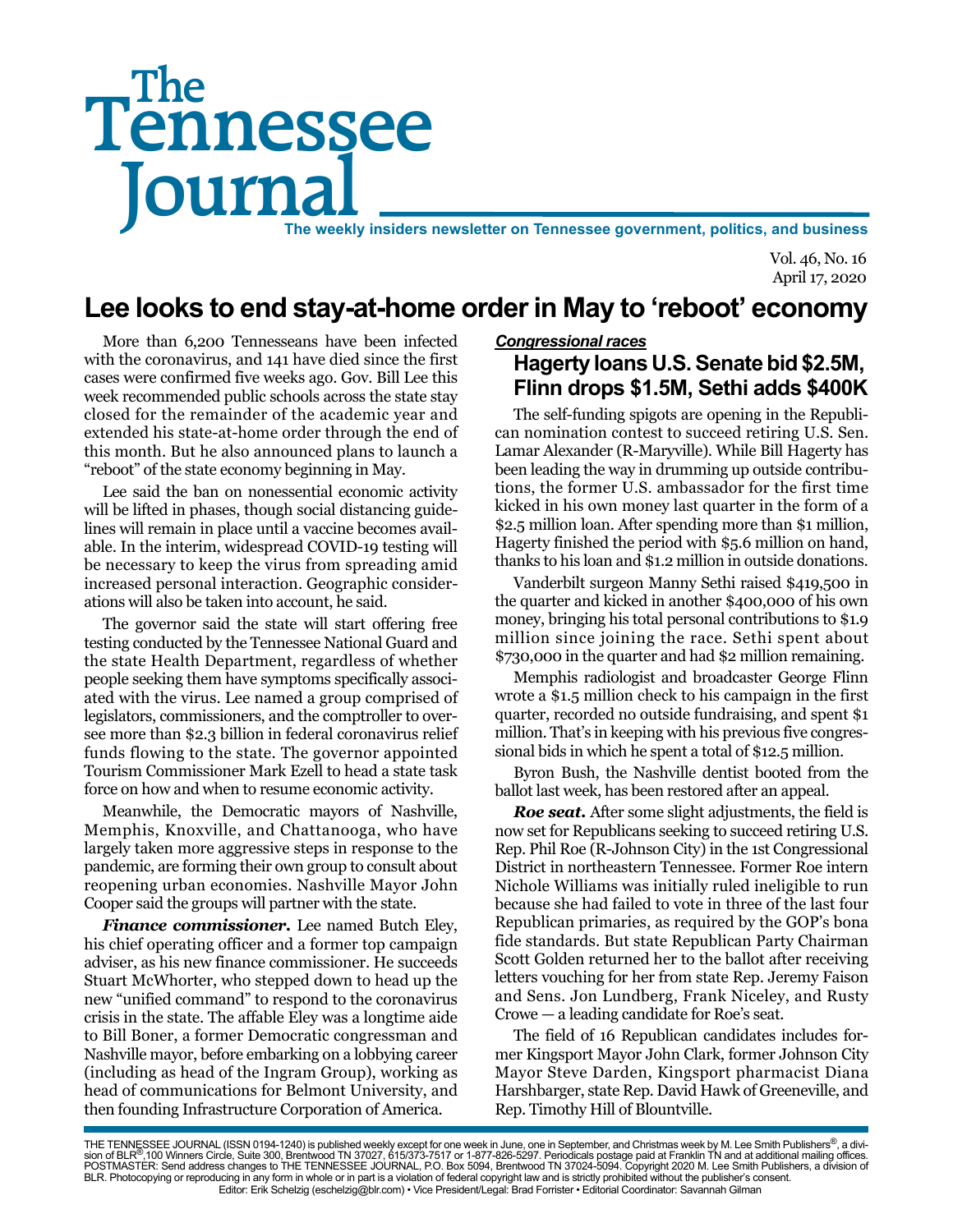Crowe landed \$203,000 in contributions in the days between announcing his bid and the end of the quarter. He received \$22,000 from current and former colleagues in the Senate, including Speaker Randy McNally and his predecessor, Ron Ramsey. He also received a contribution from prominent donor Stephen Smith.

Clark raised \$102,000, gave his bid another \$80,000, and spent \$61,500. Darden raised \$106,000 and loaned his campaign \$25,000 of his own money. Harshbarger loaned her campaign \$250,000 and raised nearly \$40,000 from outside donors. She spent \$231,500, most of it on advert through Kansas Citybased Axiom Strategies. Hawk and Hill didn't join the race in time to raise any money in the first quarter.

*Protest candidacy fizzles.* Activist Justin Jones failed to gather the requisite 25 signatures of registered voters to qualify for the ballot in his long shot primary challenge of U.S. Rep. Jim Cooper (D-Nashville).

#### *Legislative races*

### **Democrats reject DeBerry's appeal to be restored to the primary ballot**

Longtime state Rep. John DeBerry of Memphis this week appealed a decision by the state Democratic Party's executive committee to oust him from the primary ballot in August. It did not go well. The panel voted 40-24 to deny his appeal, meaning DeBerry won't appear on the ballot for the first time since 1994.

DeBerry's comments to the media after the initial vote to oust him last week did him few favors. He had blasted the party for expecting him to act like a "brainless idiot," said he had been "ambushed" by the challenge to his Democratic bona fides, and intimated racial undertones by claiming the ouster had been supported by "a group of people who don't look like us."

Two black members of the executive committee, Brandon Thomas and Hendrell Remus, spoke out against any racial motivations behind the move. Several others expressed deep disappointment in DeBerry for making opening remarks to the panel but refusing to answer their questions about his propensity to side with the GOP on issues like restricting access to abortion, creating a school voucher program, and supporting bills seen as hostile to the LGBTQ community. He also supported electing Republican Glen Casada as House speaker last year over the Democratic nominee.

While the comments during the debate were largely critical of DeBerry, Sen. Raumesh Akbari and Rep. Mike Stewart, the respective chambers' Democratic caucus chairs, spoke in support of keeping him on the primary ballot and allowing voters to decide his political fate. Committee member Bobby Bush argued the lack of Republicans on the ballot in DeBerry's recent campaigns has allowed for wide-scale GOP crossover voting.

It was a tough political week for the DeBerry family. The lawmaker's sister, Doris DeBerry Bradshaw, was ruled ineligible to run against freshman Rep. London Lamar in the Democratic primary in District 91 for failing to submit the signatures of 25 registered voters.

**Open races.** The decision to remove DeBerry from the ballot creates a sixth open House race this fall. The others not seeking re-election are all Republicans: Reps. Jim Coley of Bartlett, Martin Daniel of Knoxville, Bill Dunn of Knoxville, Timothy Hill of Blountville, and Andy Holt of Dresden. Dolores Gresham (R-Somerville) is the only member retiring from the Senate.

*Coley seat.* In the Republican contest to succeed Coley in House Distinct 97, John Gillespie began the year with a nearly \$61,000 balance and raised another \$12,750 in the first quarter. The grant coordinator at Trezevant Episcopal Home spent about \$21,000. He is facing Brandon Weise, who works for the Shelby County Register of Deeds office. Weise hadn't yet filed a report.

Four candidates are vying for the Democratic nomination, including Gabby Salinas, who narrowly lost to state Sen. Brian Kelsey (R-Germantown) in 2018 despite a significant fundraising disadvantage. She raised \$12,000 in the quarter, spent about the same amount, and had \$41,000 remaining on hand. Allan Creasy, who fell well short against Coley two years ago, raised \$12,700, spent \$9,200, and had \$15,550 left.

Former elementary school administrator Ruby Powell-Dennis raised nearly \$28,000, including \$17,000 in contributions from herself. She spent about \$21,000 in the quarter and had just under \$10,000 remaining on hand. The fourth candidate, Clifford Stockton, reported about \$400 on hand.

*Daniel seat.* Former Knoxville mayoral candidate Eddie Mannis and real estate agent Gina Oster are left to compete for the Republican nomination to succeed Daniel after attorney James Corcoran decided to withdraw from the race. Neither had begun raising money in the first quarter. On the Democratic side, attorney Virginia Couch raised about \$7,000.

*DeBerry seat.* Tennessee's Anti-Skulduggery Act of 1991 requires the candidate qualifying deadline to be re-opened for a week if an incumbent withdraws after the filing deadline. State Election Coordinator Mark Goins said the law doesn't apply in DeBerry's case because he was disqualified, and other candidates were running in the primary. Two Democrats had filed to challenge DeBerry when he was still planning to seek another term: Torrey Harris and Anya Parker. Harris, a reproductive rights and AIDS advocate, lost to DeBerry by 21 percentage points in 2018.

*Dunn seat.* The race for the GOP nomination in District 16 features school board member Patti Bounds, a vocal opponent of the school vouchers bill sponsored by Dunn, and Michele Carringer, a county commissioner. Carringer raised \$16,600 and spent \$129 in the quarter, while Bounds brought in \$8,100, spent nearly \$2,500, and had \$9,300 remaining on hand. Democrat Elizabeth Rowland hadn't started fundraising yet.

*Hill seat.* It wasn't until shortly before the filing deadline that Hill announced he would forgo re-election to his District 3 seat to instead seek the Republican nomination to succeed retiring U.S. Rep. Phil Roe. Former state Rep. Scotty Campbell and Tennessee Army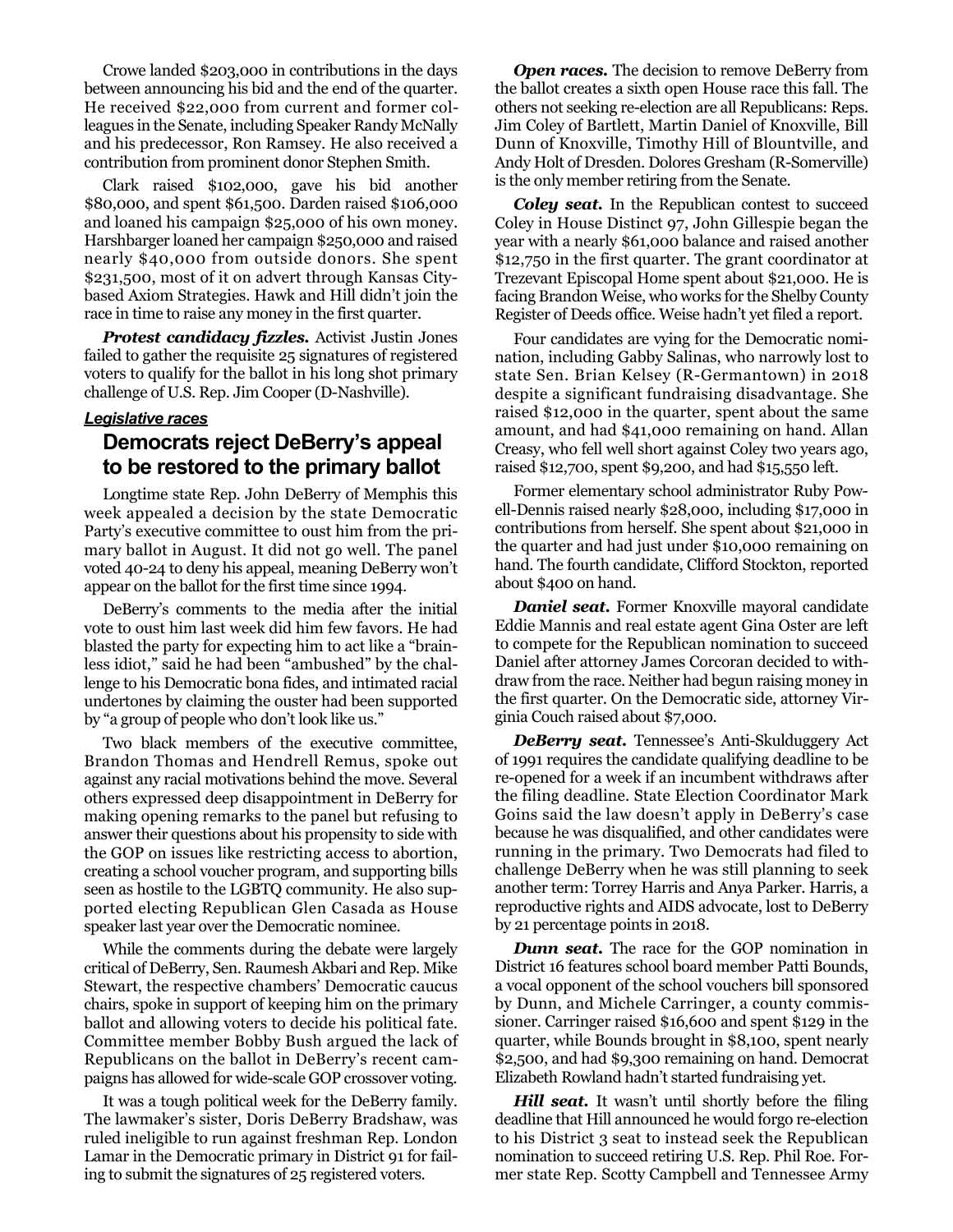# Tennessee News Digest

● Nissan leaders in Japan are reportedly considering a restructuring plan to account for the reduction of about 1 million vehicles from its annual sales target. Reuters estimates the change could lead to the closure of up to four assembly plants around the world. Nissan has made vehicles in Smyrna since 1983 and engines in Decherd since 1997.

● Volkswagen joined Nissan in furloughing production workers because of

COVID-19. The German automaker said it hopes to have Chattanooga employees back to work within four weeks.

● Nashville-based Bridgestone Americas has reopened U.S. plants, including factories in Dyersburg, LaVergne, and Morrison that employ 2,200.

● Tennessee airports will receive \$124 million in federal coronavirus relief funds, including \$55 million for Nashville, \$26 million for Knoxville, \$24 million for Memphis, and \$6 million for Chattanooga. The \$13 million balance will be divided among the remaining 63 airports around the state.

● Collinwood, Covington, Decaturville, Dunlap, Halls, Hartsville, Madisonville, Somerville, South Pittsburg, and Whiteville have been selected to participate in the state Department of Economic and Community Development's two-year Tennessee Downtowns program.

National Guard Lt. Col. Neal Kerney are seeking the GOP nomination in the heavily Republican district. Kerney is a former University of Tennessee football player who unsuccessfully ran for the House in 1996 and 2004 and the Senate in 2016. Neither had yet engaged in fundraising before the end of the quarter.

*Holt seat.* Five Republicans are running for the northwestern Tennessee seat being vacated by Holt: Tandy Darby, Dennis Doster, David Hawks, John McMahan, and Keith Priestley. Doster unsuccessfully challenged then-state Sen. Roy Herron (D-Dresden) in 2004, while Hawks came up short in his bid against then-Rep. Mark Maddox (also D-Dresden) in 2006.

*Byrd challenge.* If embattled Rep. David Byrd of Waynesboro emerges from a three-way GOP primary, he won't have to face Christi Rice, one of the former high school basketball players who accused the lawmaker of sexual misconduct when he was their coach in the 1980s. Rice failed to submit copies of her filing petition in each of the four counties comprising District 71.

*Hawk's money***.** Rep. David Hawk, who is running for both the open 1st Congressional District seat and reelection to the state House, spent \$9,750 in the quarter and had \$119,600 remaining in his state account. He's technically not allowed to transfer the money into his federal race, but there's nothing to stop him from spending heavily on the state level even though he doesn't have a primary or general election opponent.

*Gresham seat.* In the contest for the only open state Senate seat, former Agriculture Commissioner Jai Templeton and former state Rep. Page Walley are vying for the Republican nomination to succeed Gresham.

Walley raised \$30,900 from outside sources, including \$3,200 from Shelton Wilder, the son of the late state Senate Speaker John Wilder (D-Mason), \$3,000 from the Wine and Spirits Wholesalers, and \$500 from former state Rep. Steve McDaniel (R-Parker's Crossroads). Walley also loaned his bid \$20,000 and had \$51,000 remaining after spending just \$41 in the quarter.

Templeton raised \$25,600 from donors, including \$10,300 from University of Tennessee President Randy Boyd's political action committee (Boyd and Templeton were both Cabinet members in Gov. Bill Haslam's administration) and \$3,000 from state Senate Majority Leader Jack Johnson's PAC. Templeton also loaned his campaign \$25,000, spent \$10,600, and had \$40,000

remaining. Civil Miller-Watkins, the only Democrat running, hasn't yet filed a disclosure. The district comprises Chester, Decatur, Fayette, Hardeman, Hardin, Haywood, McNairy, and Henderson counties.

*Dickerson contest.* Sen. Steve Dickerson (R-Nashville) ran away with his 2016 re-election bid despite a solid majority of his district voting for Democratic presidential nominee Hillary Clinton over Republican Donald Trump. Dickerson has broken with many of his GOP colleagues by sponsoring bills to legalize medical marijuana and sports gaming, while opposing issues like school vouchers.

While many of Dickerson's policy positions resonate with Democratic-leaning voters in his district, the senator is also a defendant in a \$50 million lawsuit filed by state and federal authorities. The complaint alleges now-shuttered Comprehensive Pain Specialists, which Dickerson co-founded, profited from "largely unnecessary" urine drug testing. Dickerson in court filings denied submitting false claims. The parties agreed last week to delay court deadlines to June 15 while they engaged in mediation and settlement talks.

Dickerson's legal troubles combined with rising anti-Trump sentiment in Nashville are giving Democrats hope they might have a chance at taking back the seat. The two Democrats vying for the nomination are Heidi Campbell, mayor of Nashville satellite city Oak Hill, and education consultant Kimi Abernathy.

Abernathy got the earlier start, raising more than \$64,000 last year. She added another \$22,500 in the first quarter, spent \$14,700, and had more than \$50,000 remaining. Campbell raised \$65,500 in her first quarter in the race, spent about \$2,500, and had \$64,000 remaining. Dickerson was covered by the fundraising ban for sitting lawmakers in the quarter, during which he spent about \$9,900. He had about \$147,500 remaining on hand.

*Stevens challenge.* Sen. John Stevens of Huntingdon is facing a Republican primary challenge from Casey Hood, whom the Obion County Commission appointed as the interim replacement for former Rep. Bill Sanderson (R-Kenton) last year. In a four-way Republican primary for the House seat in November, Hood came in second to Rusty Grills, who went on to win the general election. Hood, the owner of a plumbing business and duck guide service, has yet to raise any money. Stevens had \$117,700 on hand.